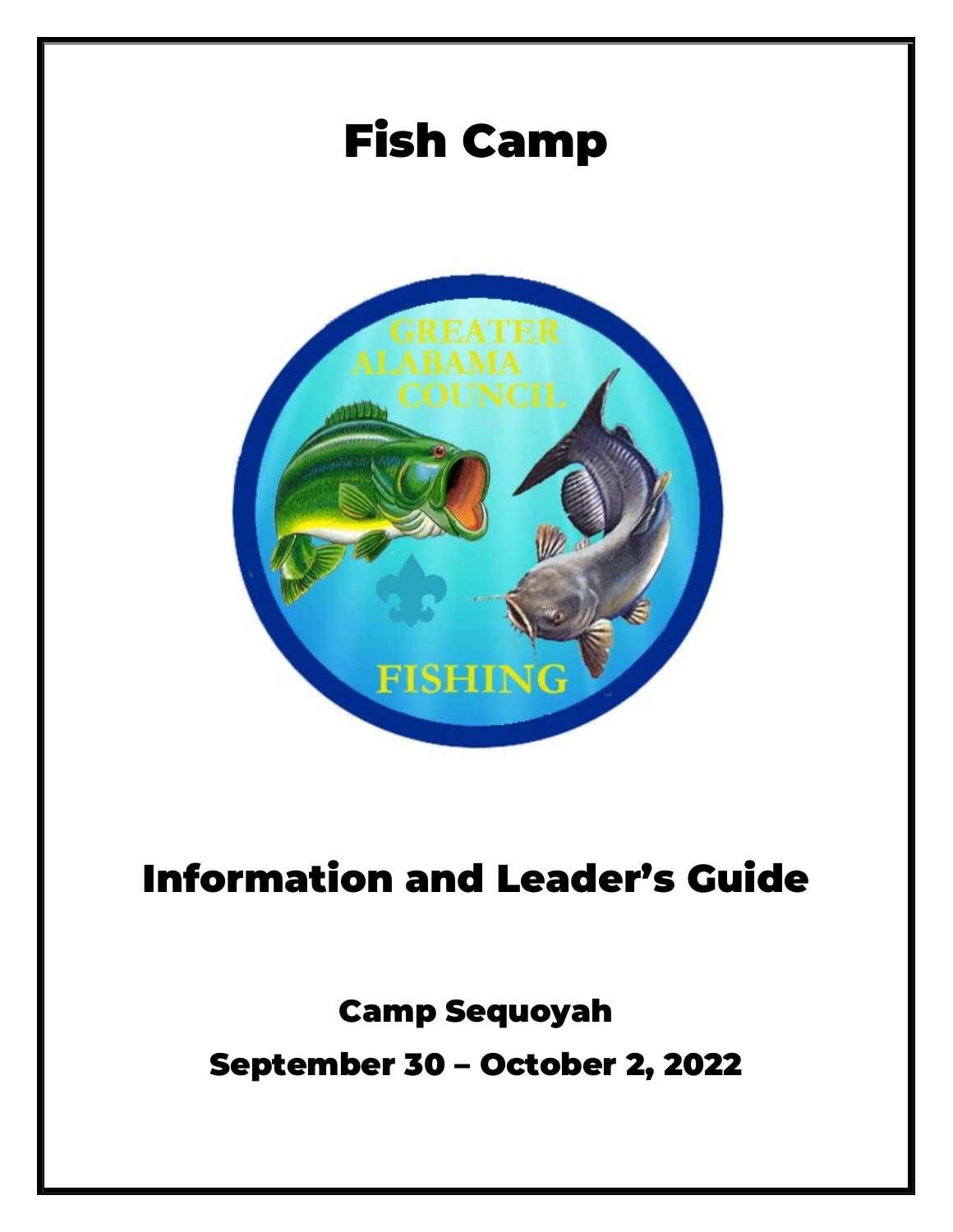### Content Guide

| <b>Introduction</b>        | Page 1          |
|----------------------------|-----------------|
| <b>General Information</b> | <b>Page 2-4</b> |
| <b>Program Information</b> | Page 5          |
| <b>Schedule</b>            | Page 6          |
| <b>Event Menu</b>          | Page 7          |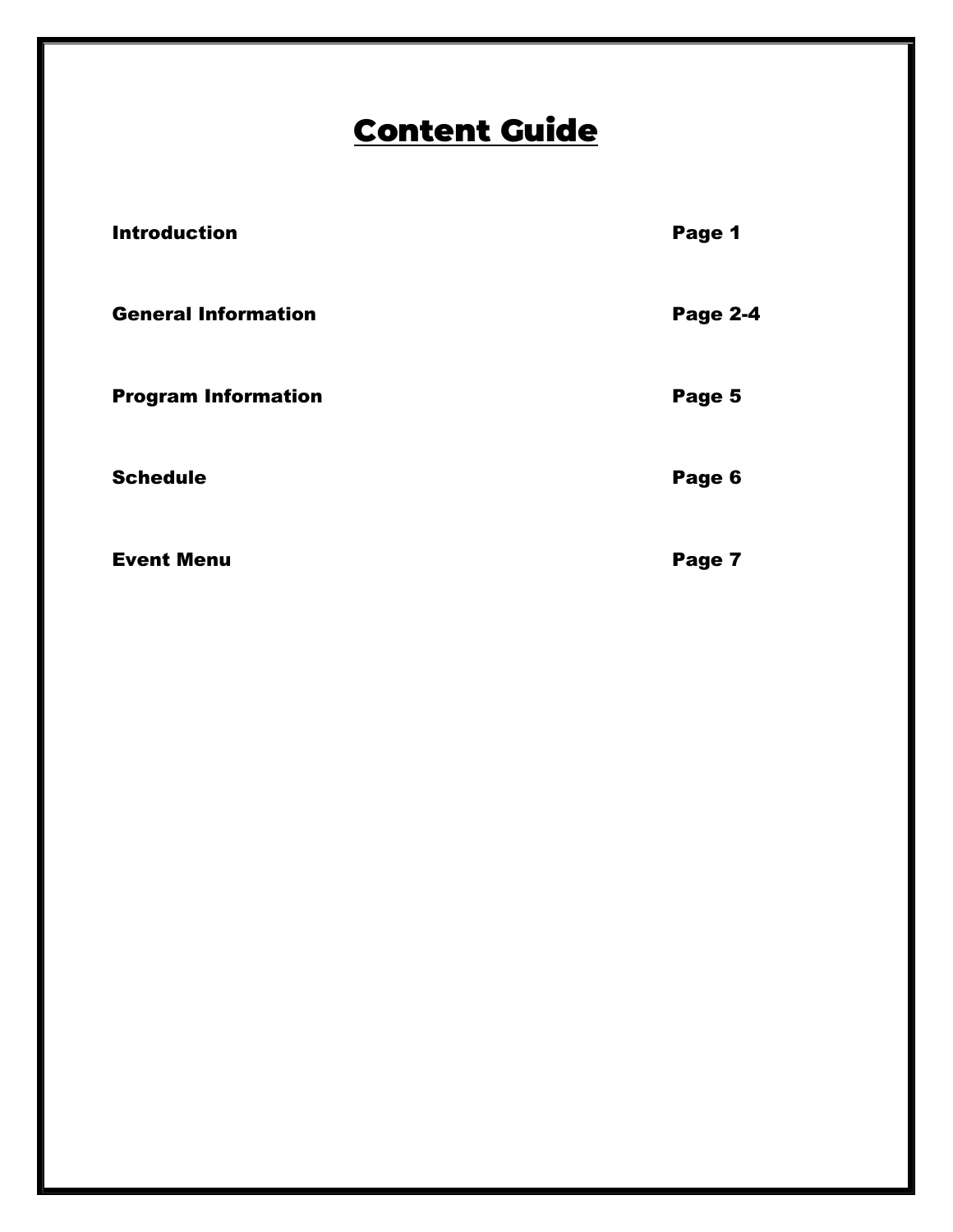

Entering into its third year, the GAC's Fish Camp is an event that is quickly winning over Scouts and Volunteer Leaders alike. Since its first session in 2020, Fish Camp has grown in attendance and in interest across the Council.

This year, Fish Camp will again call Camp Sequoyah home. The classroom facilities in the Harbert Ecology Lodge are a great fit for the event, and with beautiful Lake Cross serving as the outdoor classroom, participants are guaranteed to have an exceptional opportunity to make progress towards earning the Fishing, Fly Fishing, and Fish and Wildlife Management Merit Badges. Some Scouts will even be able to make progress towards earning the BSA's Complete Angler Award!

We're looking forward to having you join us for a weekend of fishing and angling at Camp Sequoyah. If this is your first time ever visiting Camp Sequoyah, we hope that you'll be hooked by the beauty and charm of this beloved camp.

See you at Camp!

David Self Program Director, Greater Alabama Council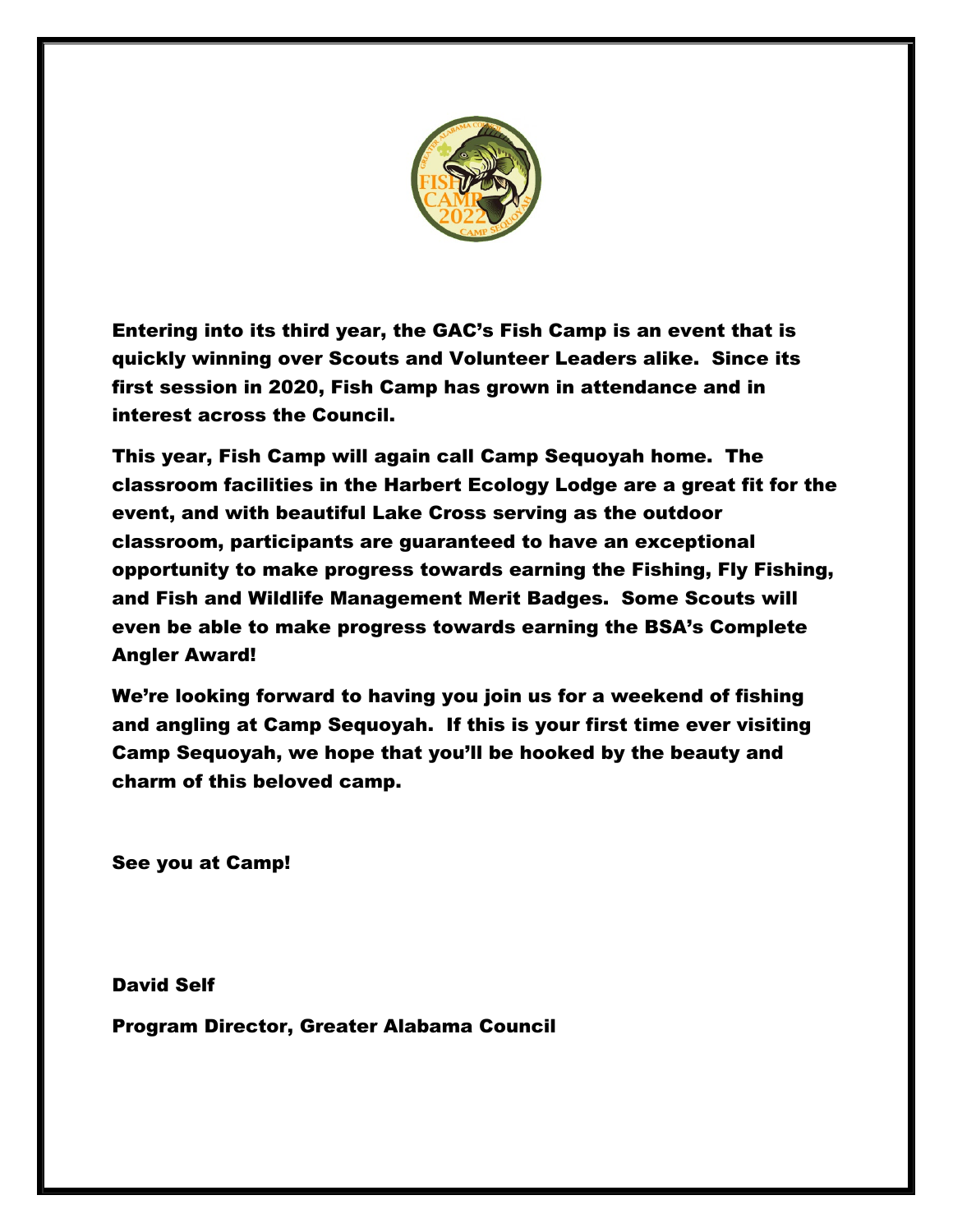### General Information

Who can attend:

Fish Camp is open to all Scouts BSA Troops and Venturing Crews. Both units from the Greater Alabama Council and out-of-council units are welcome to attend. This event is open only to Scouts BSA and Venturing youth and leaders only. Cub Scout Adult Leaders are welcome to attend and use this as a training opportunity.

#### Registration:

Registration will be managed through Jotform. Registration is limited to the first thirty Scouts or Venturers. To register your unit for participation, please go to https://1bsa.org/fish-camp/

Registration will close, at latest, on September 19, 2022.

#### Event Fees:

The base event fees for Fish Camp include four meals, two cracker barrels, program supplies, insurance, and a patch. The fees are:

Youth: \$40 Adult: \$20

#### Health and Safety:

All participants (youth and adult) are required to bring with them a completed BSA Health Form (parts A and B). There will be a medic onsite for the entire weekend. The medic will be stationed at the Camp Sequoyah Medic Lodge for the entirety of the event.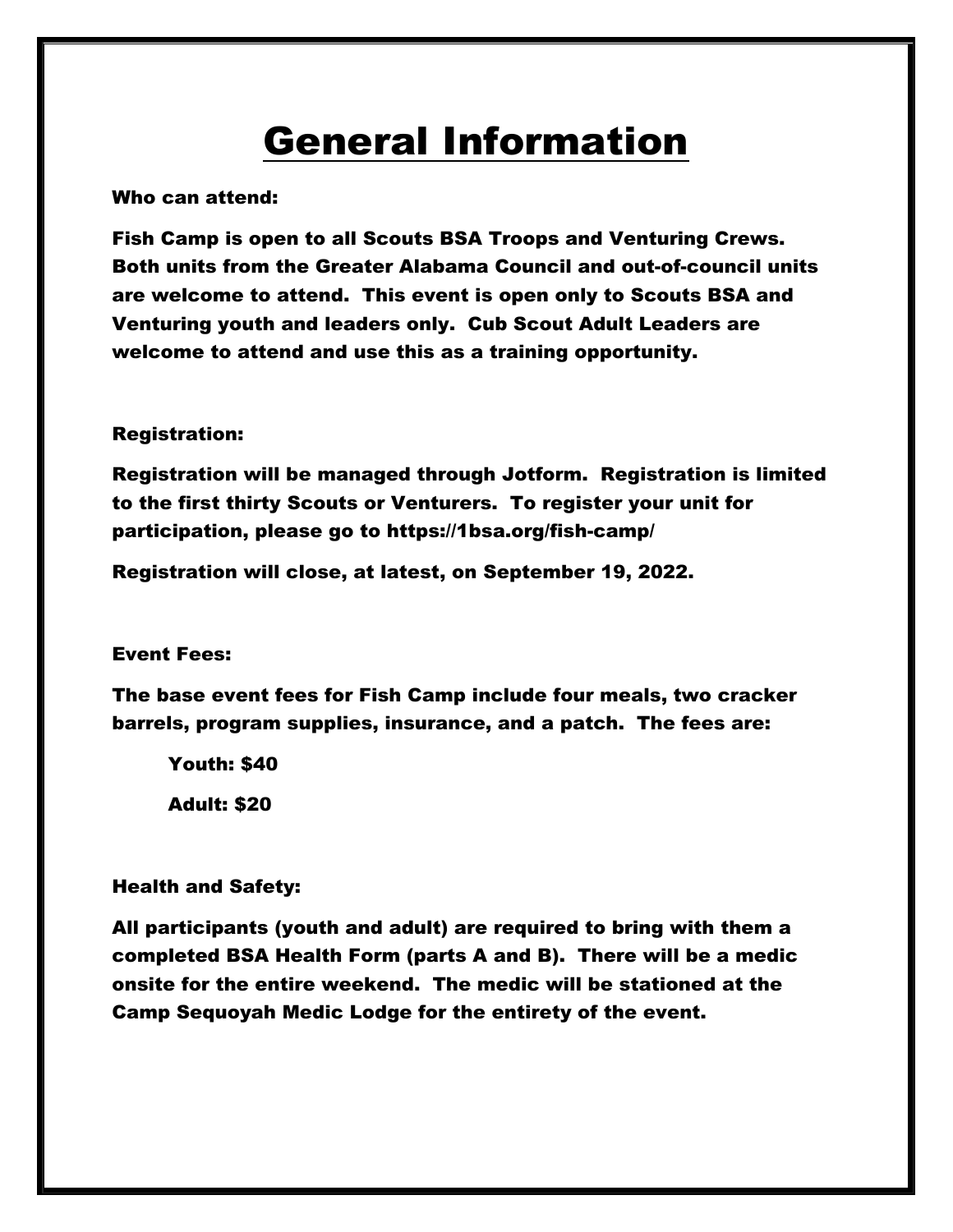#### Check-In:

Check-in will begin at 5pm on Friday, September 30. Check-in will take place in the A. Ward Center just inside the main gates of Camp Sequoyah. At Check-in, health forms and a Unit Roster will be submitted. After check-in, Units will be directed to their campsite for the weekend.

#### Parking:

Units will be permitted one vehicle in camp. All other vehicles must be parked in the main parking lot. Parking Permits will be issued to the one vehicle that will be in camp. The parking permit will be issued at Check-in.

#### Camping:

While at Fish Camp, you will be staying in pre-assigned campsites. Please note that there are no tents in place during this time of year at camp. Troops and Crews are responsible for bringing their own tents and shelters. Hammock camping is allowed at Camp Sequoyah.

#### Meals:

All meals and cracker barrels will be served in the dining hall. Any dietary restrictions can be submitted to David Self at david.self@scouting.org. Please submit any dietary requests by September 19th.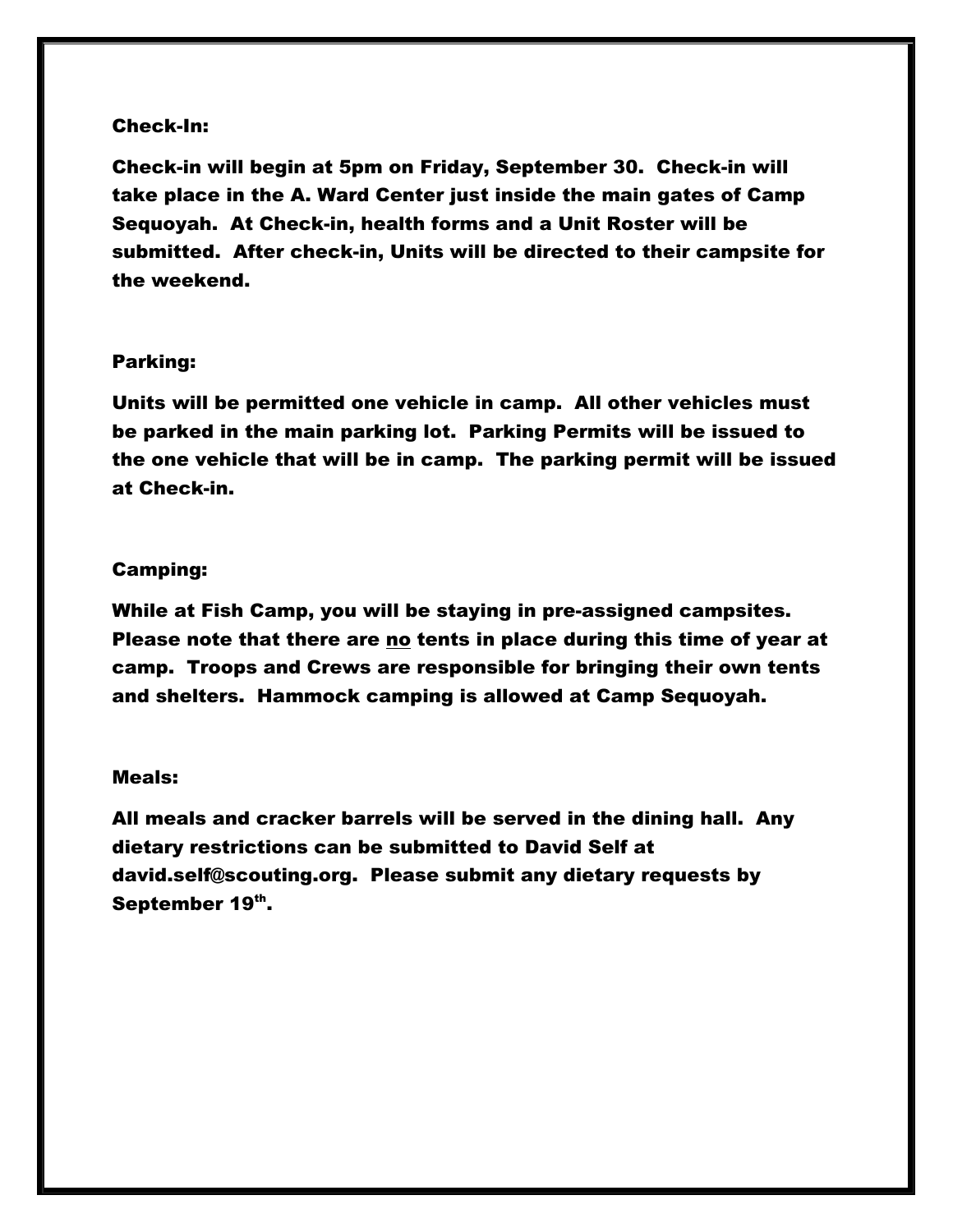#### Preparing for Camp:

| <b>Suggested Packing List</b> |                                                   |  |  |
|-------------------------------|---------------------------------------------------|--|--|
| <b>Tent</b>                   | <b>Flashlight</b>                                 |  |  |
| <b>Sleeping Bag</b>           | 3 T-shirts                                        |  |  |
| <b>Sleeping Pad</b>           | <b>3 Underwear</b>                                |  |  |
| <b>Scout Uniform</b>          | <b>Rain Gear</b>                                  |  |  |
| <b>Toiletries</b>             | <b>Sturdy Shoes (hiking boots or</b><br>sneakers) |  |  |
| <b>3 pairs of Socks</b>       | <b>Towel</b>                                      |  |  |
| Personal fishing gear ***     | <b>Personal First Aid Kit</b>                     |  |  |

#### Add-ons:

Participants will have the opportunity to purchase additional patches, a Greater Alabama Council Fishing and Angling Program fishing t-shirt as a part of registration.

Additionally, the Camp Sequoyah Trading Post will be open on Saturday morning following breakfast and again Saturday afternoon.

#### \*\*\* Fishing Equipment:

Participants may bring their own personal fishing equipment for their use at Fish Camp. Should a participant need fishing equipment, we have worked with National Supply Division to provide either a bait or spin casting fishing rod and reel kit (depending on supplies and availability) or a fly-fishing rod and reel kit. Participants who wish to take advantage of this offer must purchase the kit of their choosing during registration. The kit of their choice will be available for them to pick-up at Camp Sequoyah beginning on Saturday morning at the Trading Post. This offer is available only through the online registration process. There will not be any rod and reel kits available for walk-ups at the event.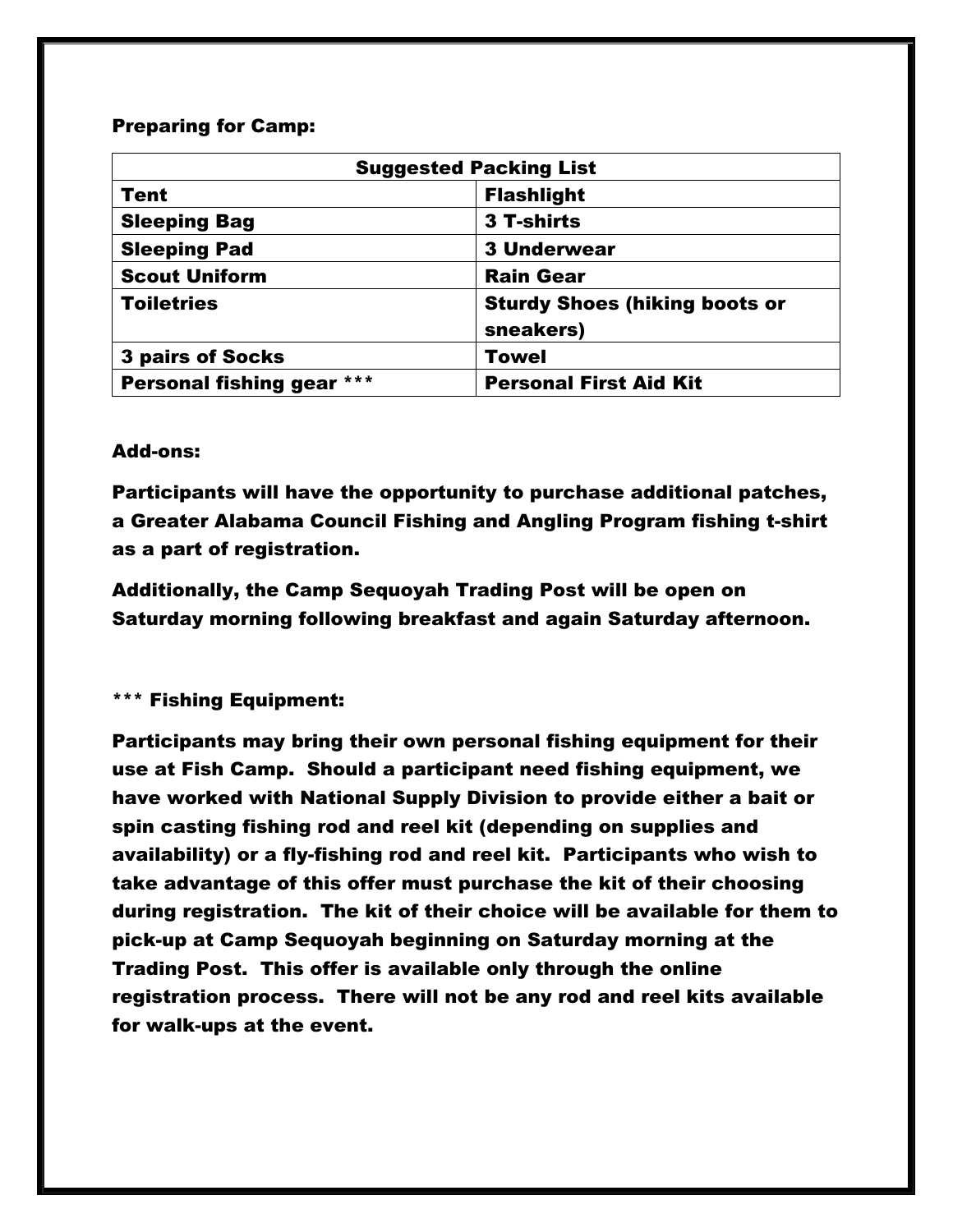### **Program Information**

Fish Camp consists of two separate program elements: classroom instruction and outdoor application.

Classroom instruction components will help Scouts and Scouters learn about basic knots used in fishing and angling, conservation practices, fishing and angling techniques and practices, and project development.

The outdoor application will enable Scouts and Scouters to take what they learned in the classroom and apply it on an afternoon fishing excursion to beautiful Lake Cross. While at the lake, Scouts will continue to learn under the guidance of the Certified Angling Instructors as they practice casting, choosing the right baits, and hopefully landing a fish or two!

#### Saturday Night Dinner:

Participants will be able to enjoy a Fish Fry on Saturday night. Even if the fish aren't biting, they will be on the menu on Saturday evening along with the appropriate fixins'.

#### Scouts Own Service:

A Scout is Reverent. Plan to take part in the non-denominational service on Sunday morning at the Council Ring (weather permitting).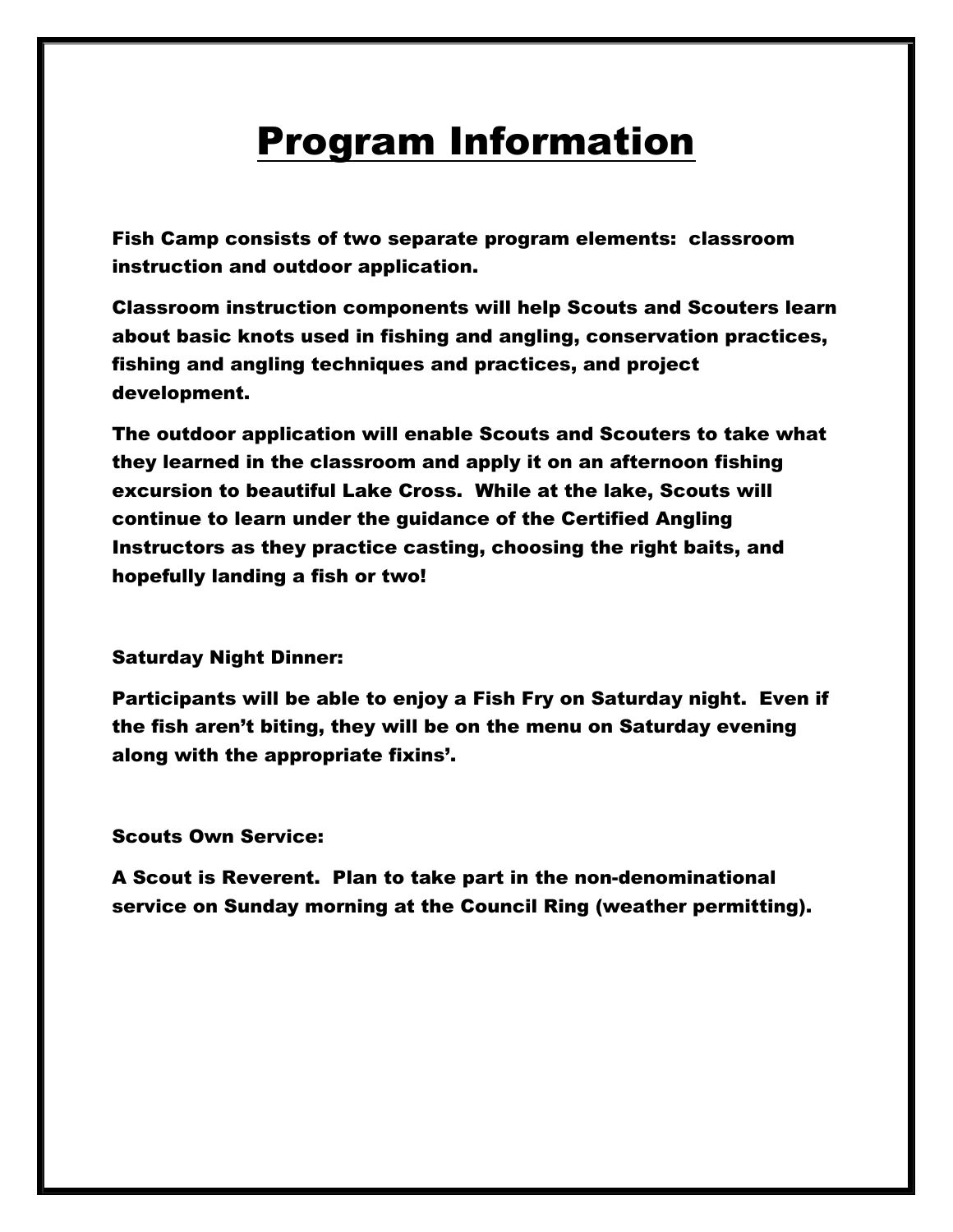### **Schedule**

### Friday, Sept. 30:

| <b>Check-in</b>                             | 5:00-8:00pm | <b>A. Ward Center</b> |
|---------------------------------------------|-------------|-----------------------|
| "Chumming Around"<br><b>Class Session 1</b> | 8:15pm      | <b>Dining Hall</b>    |
| <b>Cracker Barrell</b>                      | 8:15pm      | <b>Dining Hall</b>    |
| <b>Taps</b>                                 | 10:30pm     | <b>Campsite</b>       |

### Saturday, Oct. 1:

| <b>Reveille</b>              | 6:30am          | <b>Campsite</b>            |
|------------------------------|-----------------|----------------------------|
| <b>Morning Assembly</b>      | <b>7:00am</b>   | <b>Parade Field</b>        |
| <b>Breakfast</b>             | <b>7:15am</b>   | <b>Dining Hall</b>         |
| <b>Trading Post Opens</b>    | 8:00am - 8:30am | <b>Trading Post</b>        |
| <b>Morning Class</b>         | 8:30am          | <b>Harbert Ecology</b>     |
| <b>Sessions</b>              |                 | Lodge                      |
| Lunch                        | 12pm            | <b>Dining Hall</b>         |
| <b>Trading Post re-opens</b> | 1:00pm - 1:30pm | <b>Trading Post</b>        |
| <b>Afternoon Class</b>       | 1:30pm - 5:30pm | <b>Harbert Lodge, Lake</b> |
| <b>Sessions</b>              |                 | <b>Cross</b>               |
| <b>Dinner</b>                | 6:00pm          | <b>Dining Hall</b>         |
| <b>Cracker Barrell/</b>      | 8:00pm          | <b>Dining Hall</b>         |
| <b>Fellowship</b>            |                 |                            |
| <b>Taps</b>                  | 10:30pm         | <b>Camp Site</b>           |

### Sunday, Oct. 2:

| <b>Reveille</b>            | 6:30am             | <b>Campsite</b>           |
|----------------------------|--------------------|---------------------------|
| <b>Morning Assembly</b>    | 7:00am             | <b>Parade Field</b>       |
| <b>Breakfast</b>           | 7:15am             | <b>Dining Hall</b>        |
| <b>Scouts Own</b>          | 8:15am             | <b>Council Ring</b>       |
| <b>Additional</b>          | $8:45am - 11:00am$ | <b>Harbert Lodge/Lake</b> |
| <b>Fishing/instruction</b> |                    | <b>Cross</b>              |
| Pick-up med forms/         | $9:00am - 11:00am$ | <b>Scoutmaster's Hut</b>  |
| <b>Check-out</b>           |                    |                           |